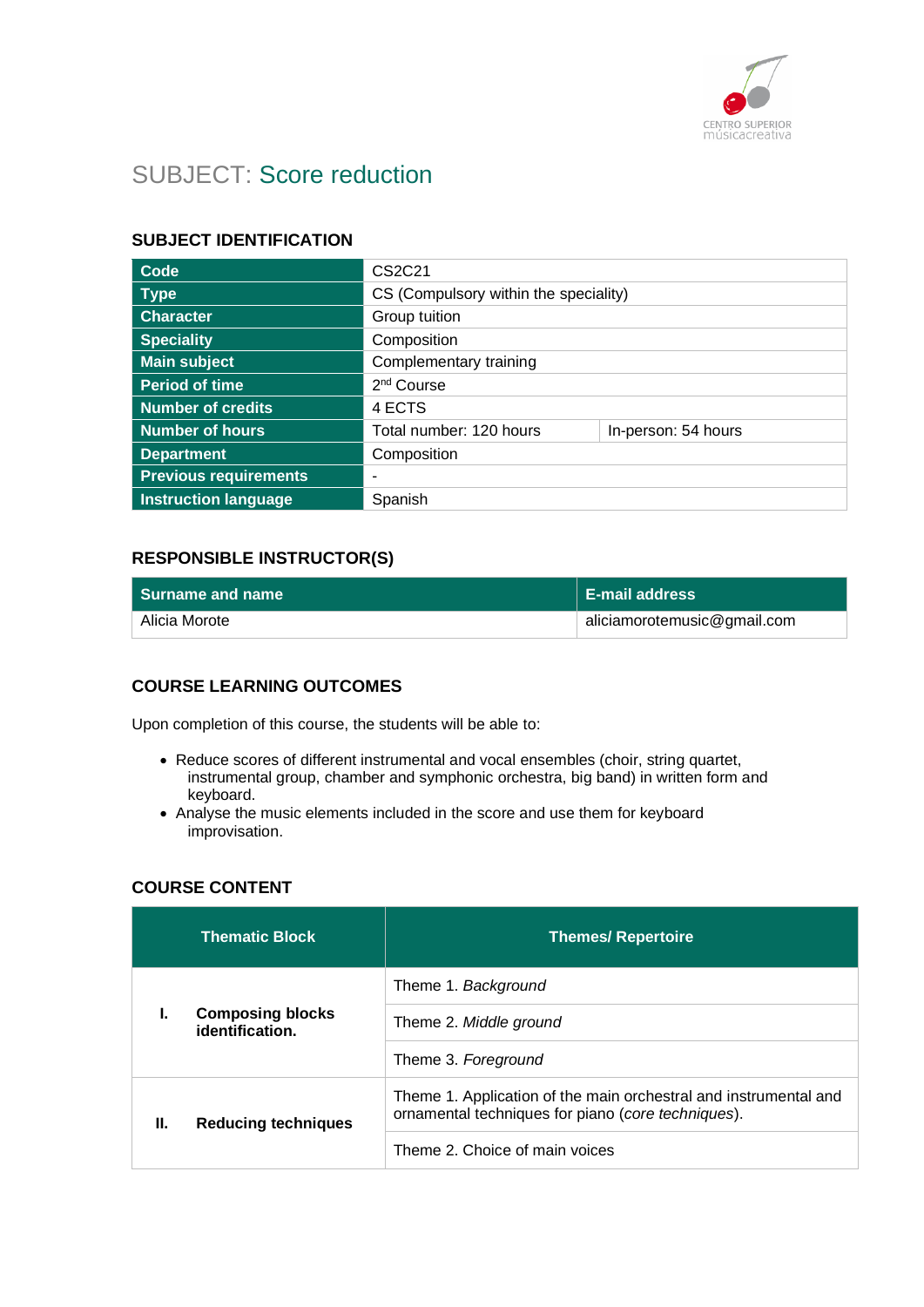

|      |                               | Theme 3. Register adjustment, voice overlapping etc.           |
|------|-------------------------------|----------------------------------------------------------------|
|      |                               | Theme 4. Equivalence of other instruments techniques in piano. |
| III. | <b>Choir</b>                  | Reduction of choir pieces                                      |
| IV.  | <b>Instrumental ensembles</b> | Reduction of pieces for small instrumental ensembles           |
| V.   | Orchestra                     | Reduction of chamber and symphonic orchestra pieces            |
| VI.  | Big band                      | Reduction of jazz pieces for big band                          |

### **STUDENT´S STUDY HOURS PLANNING**

| <b>Activity type</b>                                           | <b>Total hours</b> |
|----------------------------------------------------------------|--------------------|
| <b>Theoretic activities</b>                                    | 35 hours           |
| <b>Practice activities</b>                                     | 12 hours           |
| Other mandatory training activities (seminars, workshops etc.) | 4 hours            |
| Test                                                           | 3 hours            |
| <b>Student self-study hours</b>                                | 66 hours           |
| Total studying hours                                           | $54+66=120$ hours  |

# **METHODOLOGY**

| <b>Theoretical activities</b>                                                | Explanatory technical classes about score reduction.<br>Proposals of partial assignements                                                  |
|------------------------------------------------------------------------------|--------------------------------------------------------------------------------------------------------------------------------------------|
| <b>Practical activities</b>                                                  | Group analysis of music pieces and characteristic passages. Work<br>exercises. Correction and follow up of mid-term and final assignments. |
| <b>Other training mandatory</b><br>activities (workshops,<br>seminars, etc.) | Workshops, Meet the Artist sessions and other events related to the<br>subject topics.                                                     |

## **ASSESSMENT TOOLS**

|                               | <b>Participation:</b> The students must actively participate in class, proving<br>interest and/or understanding of the content covered.                                                                                     |
|-------------------------------|-----------------------------------------------------------------------------------------------------------------------------------------------------------------------------------------------------------------------------|
| <b>Theoretical activities</b> | Continuous evaluation: The students must fulfil the requested<br>assignments during the whole academic course, proving research<br>ability and practice synthesis skills concerning theoretical concepts in<br>performance. |
|                               | <b>Participation:</b> The students must actively participate in class, proving<br>interest and/or understanding of the content covered.                                                                                     |
| <b>Practical activities</b>   | Continuous evaluation: The students must fulfil the requested practical<br>assignments during the whole academic course based on to team-<br>work dynamics and prove writing and oral skills.                               |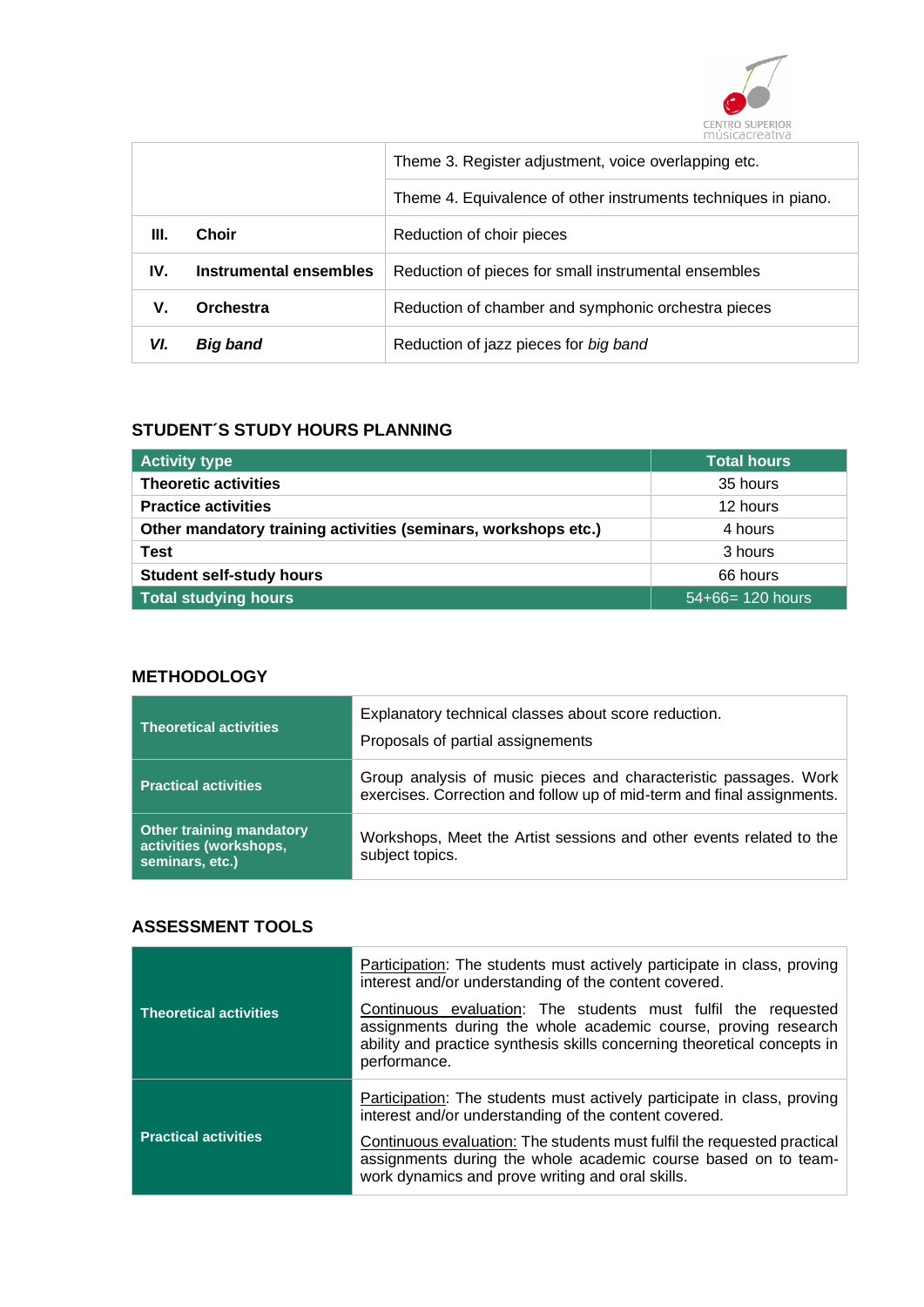

|                             | Performance exams: The students must take at least two exams<br>during the academic course to show the practical skills acquired and<br>the practical assimilation of the course contents, following the tests<br>instructions. |
|-----------------------------|---------------------------------------------------------------------------------------------------------------------------------------------------------------------------------------------------------------------------------|
| Other educational mandatory | <b>Participation:</b> The students must actively participate in the different                                                                                                                                                   |
| activities (workshops,      | relevant events as considered by the instructor or by the degree                                                                                                                                                                |
| seminars, etc.)             | coordinators.                                                                                                                                                                                                                   |

#### **ASSESSMENT CRITERIA**

| <b>Theoretical activities</b>                                                | To develop a conceptual-theoretical framework and analyse<br>consequently examples from the most relevant music styles                                                                  |
|------------------------------------------------------------------------------|-----------------------------------------------------------------------------------------------------------------------------------------------------------------------------------------|
| <b>Practical activities</b>                                                  | To apply practically the skills developed in class through<br>transcriptions, group intonation, instrument performance, sight-<br>reading and through rhythms and melodies composition. |
| <b>Other training mandatory</b><br>activities (workshops,<br>seminars, etc.) | To attend and participate in the relevant events for their education<br>(Meet the artists sessions, invited professors' sessions, concerts<br>and rehearsals)                           |

## **GRADE DETERMINATION SYSTEM**

### **Grade determination system in continuous assessment**

|                                              | Grade percentage |
|----------------------------------------------|------------------|
| Participation                                | 10%              |
| Continuous evaluation and weekly assignments | 60%              |
| Mid-term exam                                | 10%              |
| Final exam                                   | 20%              |
| Total                                        | 100%             |

#### **Grade determination system in cases of loss of continuous assessment right**

|            | <b>Grade percentage</b> |
|------------|-------------------------|
| Final exam | 80%                     |
| Total      | 80%                     |

#### **Grade determination system for the extraordinary assessment call**

|             | Grade percentage |
|-------------|------------------|
| Retake exam | 100%             |
| Total       | 100%             |

#### **Grade determination system for students with disabilities**

In principle, the grade determination system for students with disabilities will be carried out following the criteria set for the rest of the students, ensuring equal opportunities and conditions for all the students.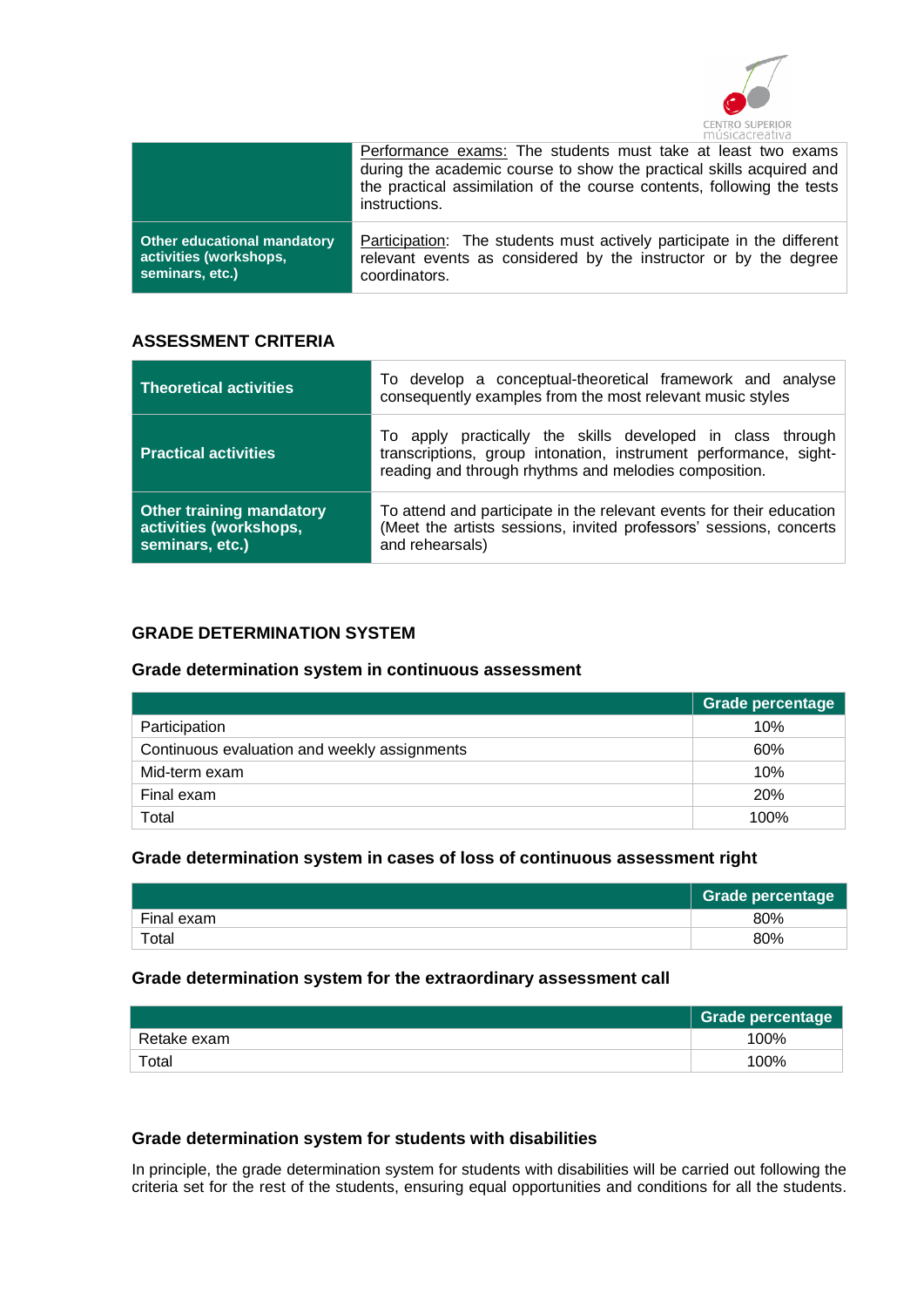

However, if necessary, the instructor in charge will consider the type of disability of the concerned student. Should the situation apply, the assessment conditions will be adapted in accordance to the limitations of the corresponding disability.

These considerations will be established once the concerned student enrols in the corresponding courses. For the official records, the student and/or the student representative will be requested to present the corresponding disability report for the official accreditation.

|                                              | Grade percentage |
|----------------------------------------------|------------------|
| Participation                                | 10%              |
| Continuous evaluation and weekly assignments | 60%              |
| Mid-term exam                                | 10%              |
| Final exam                                   | <b>20%</b>       |
| Total                                        | 100%             |

## **RESOURCES AND BIBLIOGRAPHY**

Online Campus → <https://musicacreativa.classlife.education/>

#### **Bibliography**

| <b>Tittle</b>    | Teoría del conjunto coral                        |
|------------------|--------------------------------------------------|
| <b>Author</b>    | Aizpurua, P.                                     |
| <b>Publisher</b> | Ed .Real Musical                                 |
|                  |                                                  |
| <b>Tittle</b>    | Reducción al piano de la partitura para orquesta |
| <b>Author</b>    | Riemann, H.                                      |
| <b>Publisher</b> | <b>Idea Books</b>                                |
|                  |                                                  |
| <b>Tittle</b>    | Jazz Scores and Analysis Vol.1                   |
| <b>Author</b>    | Lawn R.                                          |
| <b>Publisher</b> | <b>Sher Music</b>                                |

#### **Complementary bibliography**

| l Tittle    | La técnica de la orquesta contemporánea |
|-------------|-----------------------------------------|
| l Author    | Casella-Mortari                         |
| l Publisher | Ricordi                                 |

| Tittle           | The Music of The Lord of the Rings |
|------------------|------------------------------------|
| l Author         | Adams, D.                          |
| <b>Publisher</b> | Carpentier                         |

## **Webpages of interest**